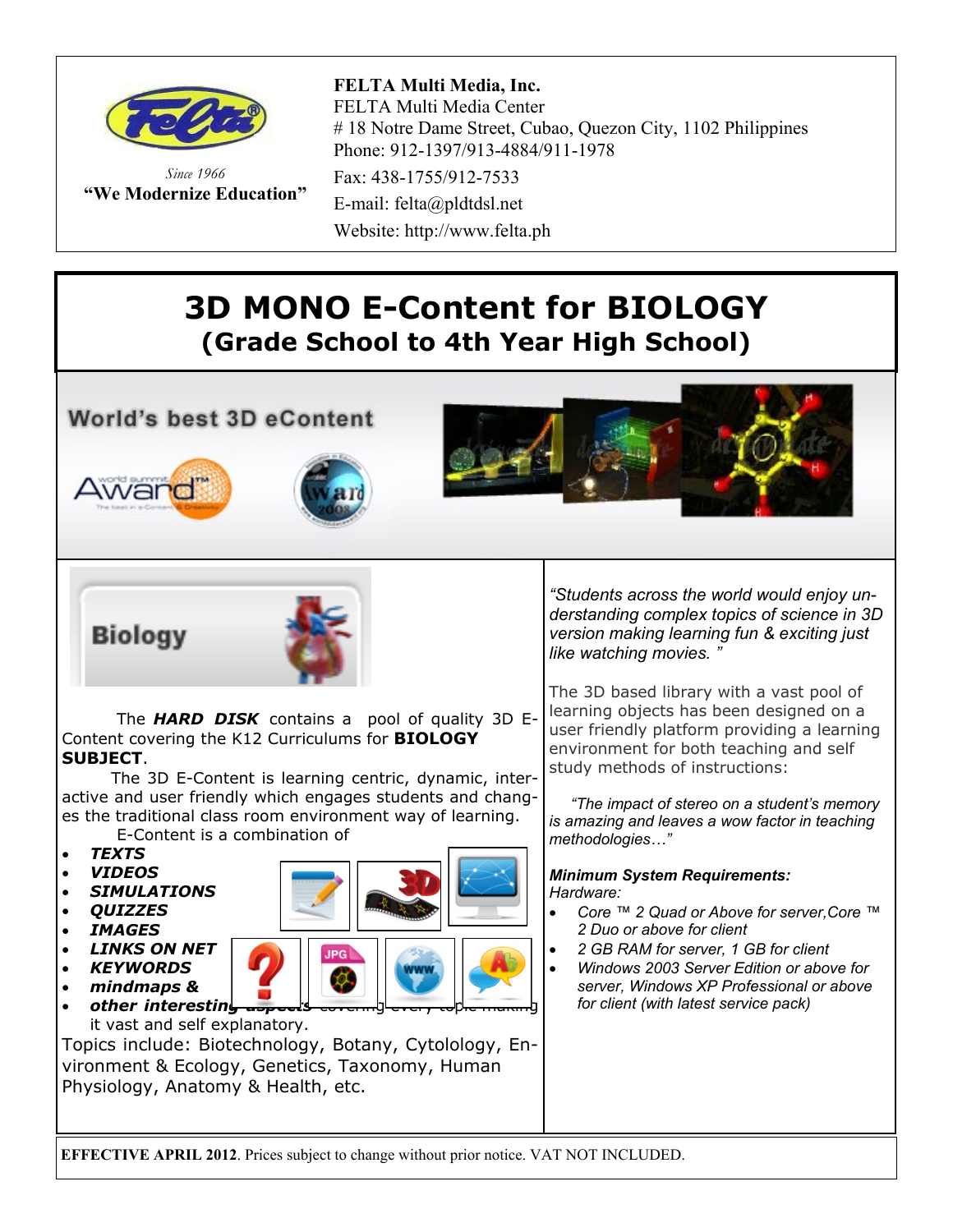

*Since 1966* **"We Modernize Education"** Fax: 438-1755/912-7533

E-mail: felta@pldtdsl.net Website: http://www.felta.ph

## **3D MONO E-Content for PHYSICS (Grade School to 4th Year High School)**

**World's best 3D eContent** 









 The *HARD DISK* contains a pool of quality 3D E-Content covering the K12 Curriculums for **PHYSICS SUBJECT**.

 The 3D E-Content is learning centric, dynamic, interactive and user friendly which engages students and changes the traditional class room environment way of learning.

E-Content is a combination of

- *TEXTS*
- *VIDEOS*
- *SIMULATIONS*
- *QUIZZES*
- *IMAGES*
- *LINKS ON NET*
- *KEYWORDS*
	- *mindmaps &*
- other interesting it vast and self explanatory.

Topics include: Unit of Measurement, Mechanics, Sound & Light, Electricity & Magnetism, Astronomy, Atomic & Nuclear Physics, Electronics & Comm., etc.

*"Students across the world would enjoy understanding complex topics of science in 3D version making learning fun & exciting just like watching movies. "*

The 3D based library with a vast pool of learning objects has been designed on a user friendly platform providing a learning environment for both teaching and self study methods of instructions:

 *"The impact of stereo on a student's memory is amazing and leaves a wow factor in teaching methodologies…"*

### *Minimum System Requirements: Hardware:*

- *Core ™ 2 Quad or Above for server,Core ™ 2 Duo or above for client*
- *2 GB RAM for server, 1 GB for client*
- *Windows 2003 Server Edition or above for server, Windows XP Professional or above for client (with latest service pack)*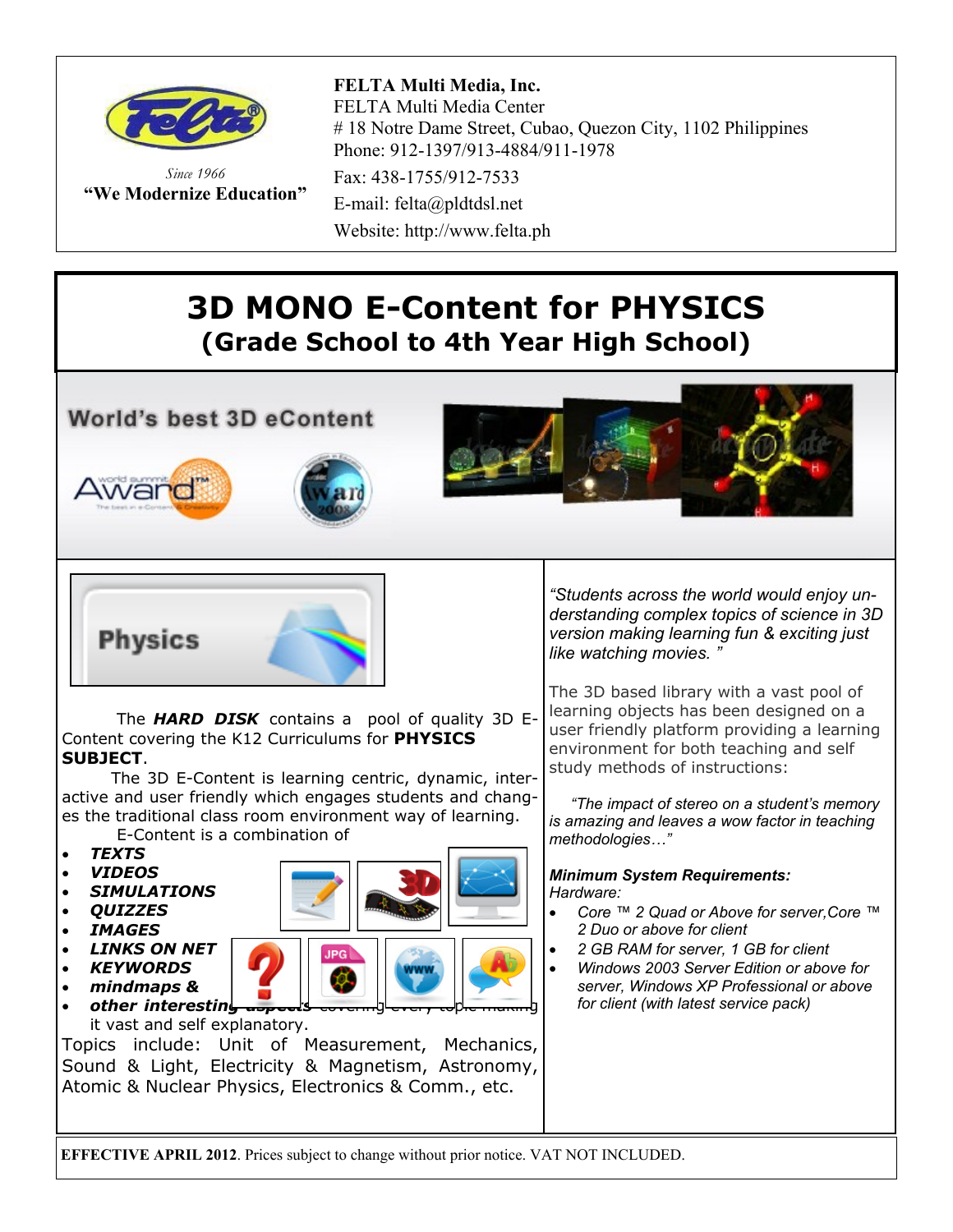

*Since 1966* **"We Modernize Education"**

Fax: 438-1755/912-7533

E-mail: felta@pldtdsl.net Website: http://www.felta.ph

# **3D MONO E-Content for CHEMISTRY (Grade School to 4th Year High School)**

### **World's best 3D eContent**







## Chemistry

 The *HARD DISK* contains a pool of quality 3D E-Content covering the K12 Curriculums for **CHEMISTRY SUBJECT**.

 The 3D E-Content is learning centric, dynamic, interactive and user friendly which engages students and changes the traditional class room environment way of learning.

E-Content is a combination of

- *TEXTS*
- *VIDEOS*
- *SIMULATIONS*
- *QUIZZES*
- *IMAGES*
- *LINKS ON NET*
- *KEYWORDS mindmaps &*



*other interesting* it vast and self explanatory.

Topics include: Inorganic Chemistry, Physical Chemistry, Environmental Chemistry, Industrial Chemistry,

*"Students across the world would enjoy understanding complex topics of science in 3D version making learning fun & exciting just like watching movies. "*

The 3D based library with a vast pool of learning objects has been designed on a user friendly platform providing a learning environment for both teaching and self study methods of instructions:

 *"The impact of stereo on a student's memory is amazing and leaves a wow factor in teaching methodologies…"*

### *Minimum System Requirements: Hardware:*

- *Core ™ 2 Quad or Above for server,Core ™ 2 Duo or above for client*
- *2 GB RAM for server, 1 GB for client*
- *Windows 2003 Server Edition or above for server, Windows XP Professional or above for client (with latest service pack)*